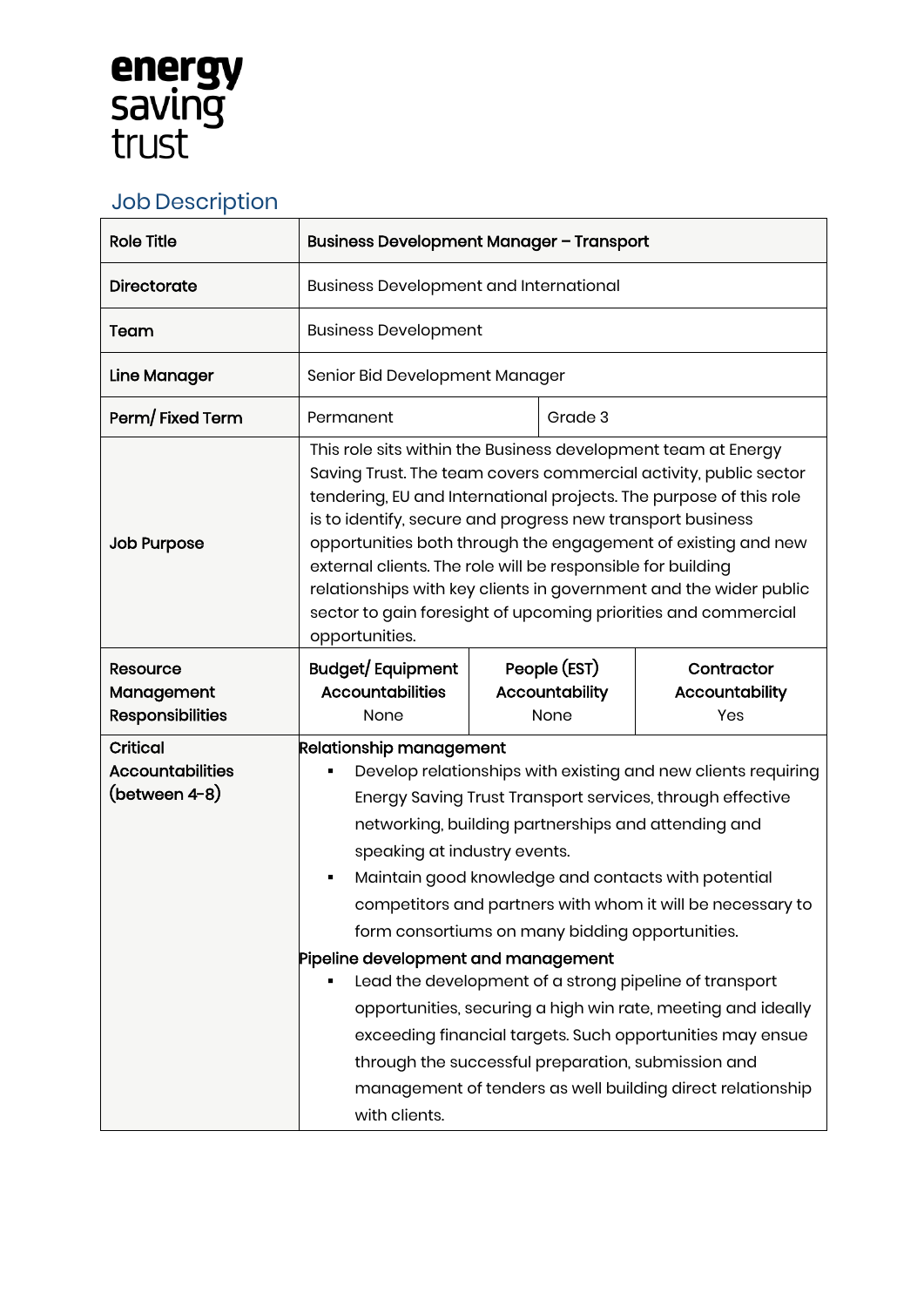## **energy**<br>saving<br>trust

| using Salesforce, adhering to Energy Saving Trust's<br>commercial processes and procedures. |  |  |
|---------------------------------------------------------------------------------------------|--|--|
|                                                                                             |  |  |
|                                                                                             |  |  |
| <b>Bid management</b>                                                                       |  |  |
| Successfully lead on transport bids and be able to make                                     |  |  |
| expedient, robust decisions on which bids to pursue, using                                  |  |  |
| the bid/no bid process and in line with Energy Saving Trust's                               |  |  |
| mission and strategy.                                                                       |  |  |
| Manage and write bids and proposals for transport activity.<br>٠                            |  |  |
| Technical content will be provided via the relevant                                         |  |  |
| programme teams, but the role will ensure that a deliverable                                |  |  |
| and cost-effective bid is developed for submission. Under                                   |  |  |
| oversight by Senior Bid Development Manager, this will                                      |  |  |
| include managing and leading the development of bid                                         |  |  |
| teams; the writing of bids for public and private sector                                    |  |  |
| contracts; managing costing process (using Project                                          |  |  |
| Charter); managing review processes and sign off of final                                   |  |  |
| bid documents.                                                                              |  |  |
| <b>Strategy development</b>                                                                 |  |  |
| Working closely with Group Head of Business Development                                     |  |  |
| and Senior Bid Development Manager, develop top level                                       |  |  |
| commercial strategy for the transport business area looking                                 |  |  |
| at key markets, sectors, and services in collaboration with                                 |  |  |
| departmental heads and programme managers, and                                              |  |  |
| prioritising those for business development effort. This will                               |  |  |
| involve preparing market insight reports and business plan                                  |  |  |
| for the bid/tender/proposals area of commercial activity as                                 |  |  |
| required.                                                                                   |  |  |